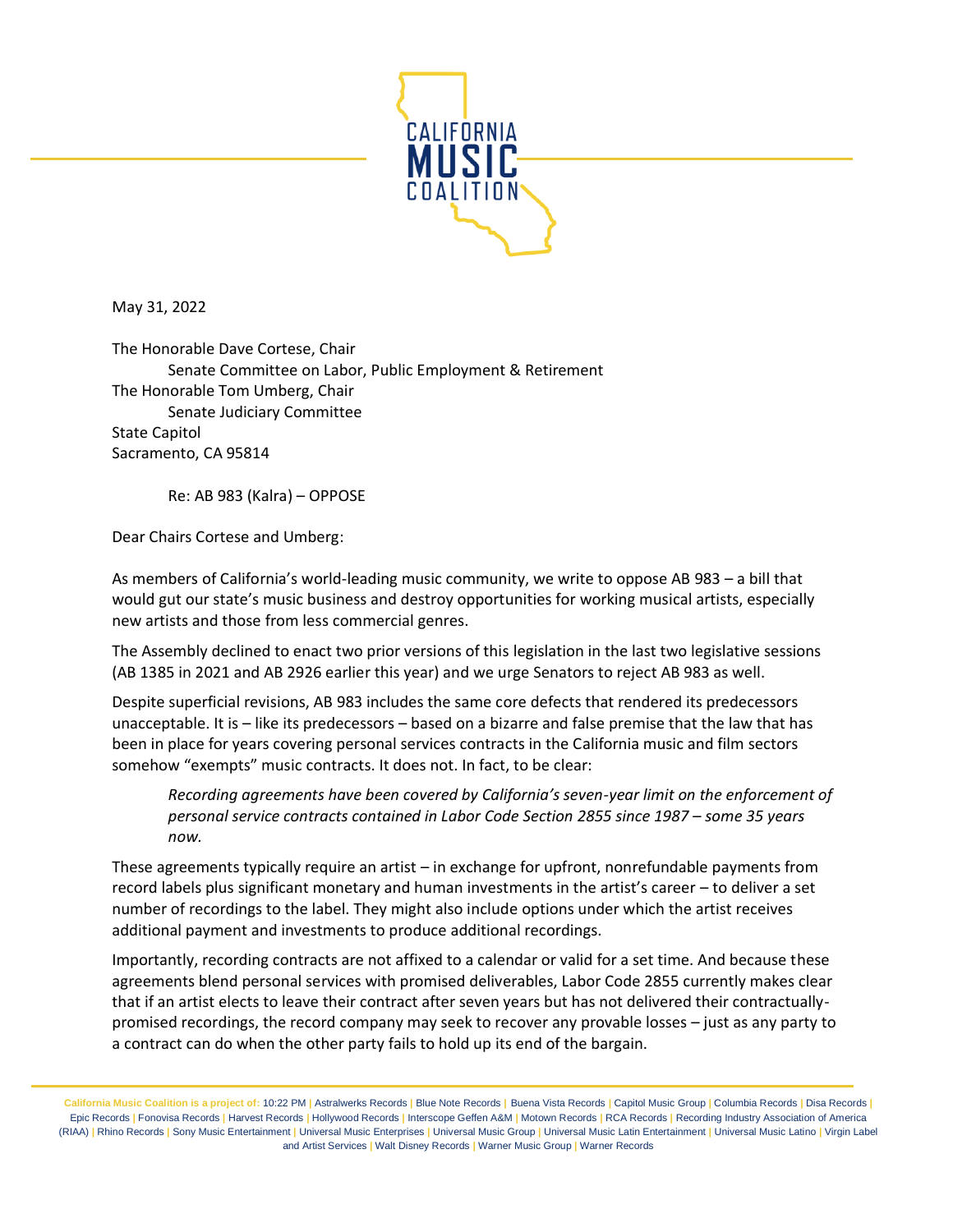This balance, which has underpinned California's now-thriving music industry for decades, creates clear incentives for both sides to do what they promised while discouraging breaches of contract by either party – allowing record companies to invest in and promote the long-term success and careers of their artist partners.

AB 983 would upend this balance and undercut California's music economy in several ways, including:

### • **AB 983 would gut support for and investment in artists and their careers**

By eliminating the record company's ability to recover damages in case of an artist's breach of contract and replacing it with a narrow requirement that a breaching artist repay "contractual advances" related to undelivered recordings, AB 983 would artificially render a label's vast investment in artist development, marketing, promotion and other activities as well as any expected return on those investments unrecoverable when an artist breaches their contract. That would drive down investment in artists by injecting significant risk that the contracts could be summarily breached without recourse. It's also completely unnecessary – since the law already protects breaching artists by allowing labels to recover only when real and concrete damages can be proven in court; if there are no damages, then the artist pays nothing under the law as it stands today.

The results would be predictable and dire: fewer California artists signed and lower advances on new deals. All to give new leverage to established stars and generate new paydays for millionaire lawyers, managers, and agents seeking to breach existing contracts without the consequences provided for in existing law.

### • **AB 983 would undermine diverse new voices and risk-taking artists**

By disincentivizing risk taking and putting a thumb on the scale for commercial acts and established stars, AB 983 would hurt diverse voices, niche genres, and artists seeking to break new ground and take creative risks. Acts without an obvious and immediate path to commercial success would be unviable. Record labels could no longer take as many chances on new artists. Vital but less commercial genres like jazz, classical, gospel, folk, and Tejano would wither.

### • **AB 983 would make it harder for artists to renegotiate their deals**

By introducing vague and contrived requirements that renegotiations must create separate royalty accounts and be a "material improvement" in order to be effective, AB 983 would sharply limit new deals that often produce large payments to artists and increased long-term investment in their careers. Freezing deal terms that today are carefully negotiated into vague statutory dictates would limit artists' ability to structure deals to meet their economic needs – and introduce profound uncertainty that would deter new deals. That would lead to a steep drop in renegotiations (which typically deliver significant paydays to artists) and tie the hands of artists who seek deeper partnerships and greater commitment from their label.

### • **AB 983 would undermine artists' creative freedom and commercial opportunities**

AB 983 would force record companies to decide whether to exercise options for subsequent records within twelve months of the previous album, effectively shrinking what is supposed to be a seven-year rule for recording contracts to a single year for option albums. Today's model allows artists and labels flexibility in the recording schedule and to decide when a record is ready for delivery, while the arbitrary timeframe in AB 983 would rush the creative process,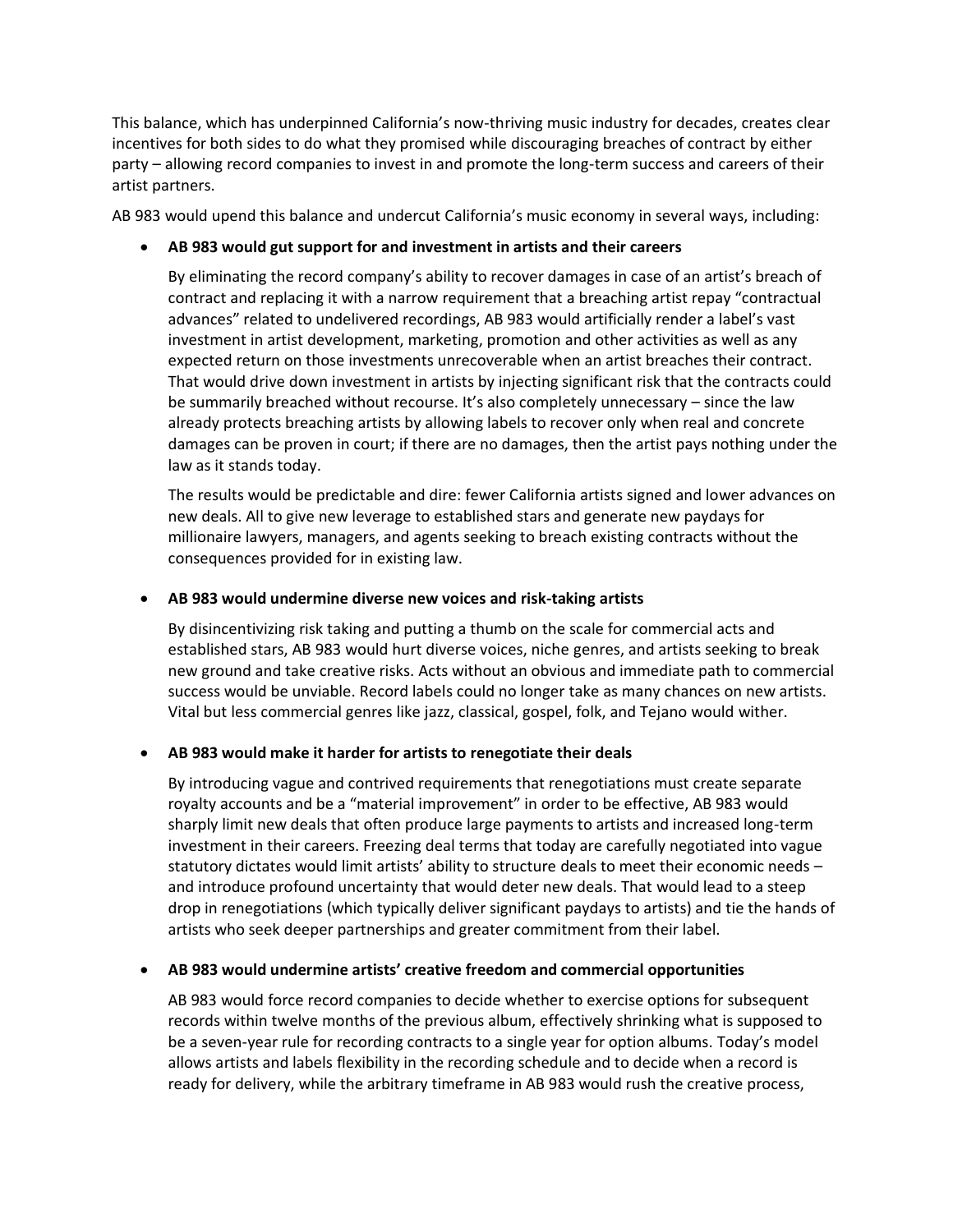truncate tours, limit development and marketing opportunities, and, perversely, discourage labels from exercising lucrative options artists negotiated for.

## • **AB 983 would violate the U.S. and California Constitutions**

It would apply retroactively to all "existing" employment contracts, in violation of both the federal and state constitutions, miring the music community in years of costly and harmful litigation.

# • *AB 983 would undermine California's stature as a music epicenter*

Music currently adds nearly \$40 billion annually to California's GDP, supporting over 430,000 jobs and 72,000 venues across the state. Destabilizing a major California industry will drive down pay and penalize thousands of working artists and the businesses that support them.

AB 983 would gut the existing framework at the heart of every recording contract and upend the existing healthy ecosystem. The amendments represent a purported "solution" in search of a nonexistent problem and risks doing severe harm just as our state's music community is starting to enjoy real momentum after years of decline. California is today an undisputed music capital of the world. The current system is producing the highest artist advances and royalties for artists in the history of the music business, with a record number of new artists choosing a diverse number of options with record labels.

We urge the Committee to reject this harmful legislation that would undermine our state's creative economy, jeopardize thousands of California jobs, and harm diverse, new voices and working artists trying to get signed.

Sincerely,

10:22 PM Astralwerks Records Blue Note Records Buena Vista Records Capitol Music Group Columbia Records Disa Records Epic Records Fonovisa Records Harvest Records Hollywood Records Interscope Geffen A&M Motown Records RCA Records Recording Industry Association of America (RIAA) Rhino Records Sony Music Entertainment Universal Music Enterprises Universal Music Group Universal Music Latin Entertainment